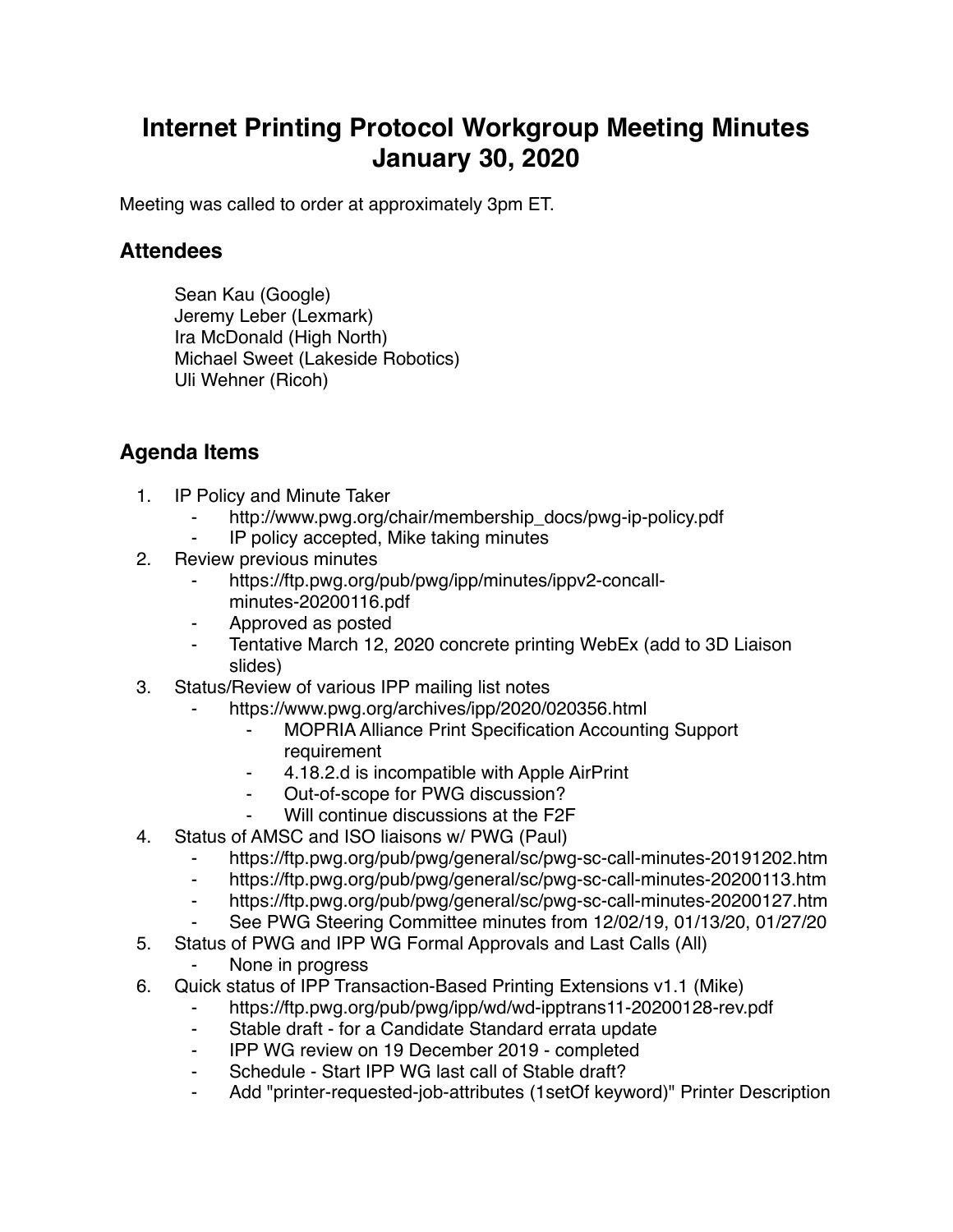attribute from Job Accounting to this spec as RECOMMENDED

- ⁃ Section 4: Change title to "IPP Model"
- ⁃ Section 7.1:
	- ⁃ Break first sentence into two SHOULD sentences.
- ⁃ Action: Mike to post final stable draft of IPP TRANS 1.1 and start IPP WG last call
- 7. Quick status of IPP Label Printing Extensions v1.0
	- https://ftp.pwg.org/pub/pwg/ipp/wd/wd-ipplabel10-20200128-rev.pdf
	- ⁃ Stable draft for an IPP Registration
	- ⁃ IPP WG review on 13 January 2020
	- Schedule Start IPP WG Last Call of Stable draft?
	- ⁃ Section 7.1:
		- ⁃ Turn into a bulleted list for clarity
	- Section 8.x:
		- Add section 7 as a SHOULD ("Printers SHOULD support the recommendations in section 7.", etc.)
	- Action: Mike to post final stable draft of IPP Label 1.0 and start IPP WG Last Call
- 8. Quick Review of IPP WG slides for PWG February F2F (Mike)
	- https://ftp.pwg.org/pub/pwg/ipp/slides/ipp-wg-agenda-february-20d1.pdf
	- ⁃ https://ftp.pwg.org/pub/pwg/ipp/slides/ipp-wg-agenda-february-20d1.pptx
	- ⁃ Slide 5: Add PWG MIBs
	- Slide 13: Update document link
	- ⁃ Slide 14: Q2 2020
	- Slide 16:
		- Update for new document with printer-requested-job-attributes moved to IPP TRANS 1.1
		- ⁃ Q2 2020
	- ⁃ Slide 17: "Identify business and legal issues..."
	- ⁃ Delete old slide 18 (what to do with printer-requested-job-attributes)
	- ⁃ Slide 18 (Identify Specific Attributes)
		- ⁃ "Key previously identified attributes"
	- Slide 19 (How to support)
		- ⁃ "During a transitional phase, accounting systems ..."
	- ⁃ Slide 23: Q3 2020
	- Slide 24: Q2 2020
	- Slide 26: Liaison with 3D PDF Consortium
- 9. Status of various IPP documents (All)
	- **IPP Encrypted Jobs and Documents (Mike/Smith)** 
		- ⁃ https://ftp.pwg.org/pub/pwg/ipp/wd/wd-ipptrustnoone10-20200128 rev.pdf
		- ⁃ Interim draft for a Candidate Standard
		- PWG F2F skipped on 21 November 2019
		- Schedule Prototype draft in Q1 2020
	- ⁃ IPP Driverless Printing Extensions v2.0 (Smith)
		- ⁃ https://ftp.pwg.org/pub/pwg/ipp/wd/wd-ippnodriver20-20191121 rev.pdf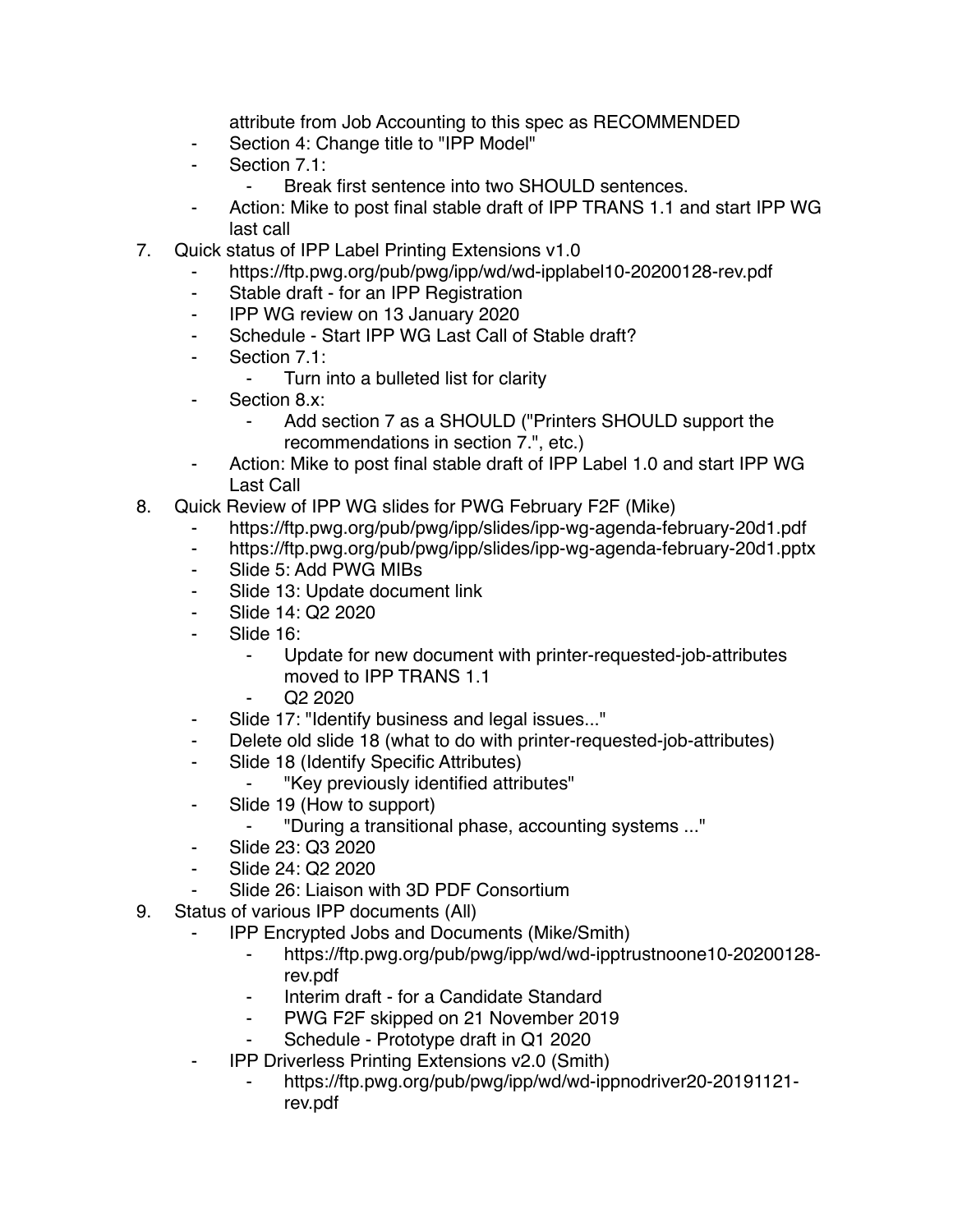- ⁃ Interim draft for a Candidate Standard
- Renamed to Driverless Printing Extensions (NODRIVER)
- ⁃ IPP WG review on 19 December 2019 stopped at "printer-inputtray"
- Schedule Prototype draft in Q1/Q2 2020
- Job Accounting for IPP v1.0 (Mike)
	- ⁃ https://ftp.pwg.org/pub/pwg/ipp/wd/wd-ippaccounting10-20191022 rev.pdf
	- Interim draft for a Best Practice
	- ⁃ PWG F2F review on 21 November 2019 stopped at section 6
	- ⁃ Schedule Prototype draft in Q1 2020
- **IPP Production Printing Ext v2.0 (Mike)** 
	- https://ftp.pwg.org/pub/pwg/ipp/wd/wd-ippppx20-20191216-rev.pdf
	- ⁃ Prototype draft for a Candidate Standard
	- ⁃ PWG F2F review on 20 November 2019 completed
	- Schedule Stable draft in Q1 2020
- **IPP Enterprise Printing Ext v2.0 (Smith)** 
	- ⁃ https://ftp.pwg.org/pub/pwg/ipp/wd/wd-ippepx20-20191010-rev.docx
	- ⁃ Interim draft for a Candidate Standard
	- ⁃ PWG F2F review on 20 November 2019 completed
	- Schedule Prototype draft in Q1/Q2 2020
- **IPP Everywhere 1.1 (Mike)** 
	- https://ftp.pwg.org/pub/pwg/ipp/wd/wd-ippeve11-20190827-rev.pdf
	- ⁃ Stable draft for a Candidate Standard
	- ⁃ PWG F2F status on 20 November 2019
	- ⁃ Defer IPP WG Last Call until IPP Everywhere Self-Cert v1.1 is ready
	- Hoping to get beta of Self-Cert v1.0 update 4 out before the end of 2019
	- Schedule Stable working drafts/beta tools in Q1 2020
	- ⁃ IPP Everywhere Self-Certification Manual v1.1 (Mike)
		- ⁃ https://ftp.pwg.org/pub/pwg/ipp/wd/wd-ippeveselfcert11-20190827 rev.pdf
		- Prototype draft for a Candidate Standard
		- ⁃ PWG F2F status on 20 November 2019
		- Update and start IPP WG Last Call together w/ IPP Everywhere v1.1
		- Hoping to get beta of Self-Cert v1.0 update 4 out before the end of 2019
			- Schedule Stable working drafts/beta tools in Q1 2020
- 10. Open Printing update (Ira)
	- https://openprinting.github.io
	- OP website is now live w/ IPP Everywhere logo
	- ⁃ OP monthly calls (11/05/19, 12/10/19), (01/14/20)
	- ⁃ GSoC 2020
		- Mentor organization applications opened on 14 January 2020
		- OP planning and student search has started